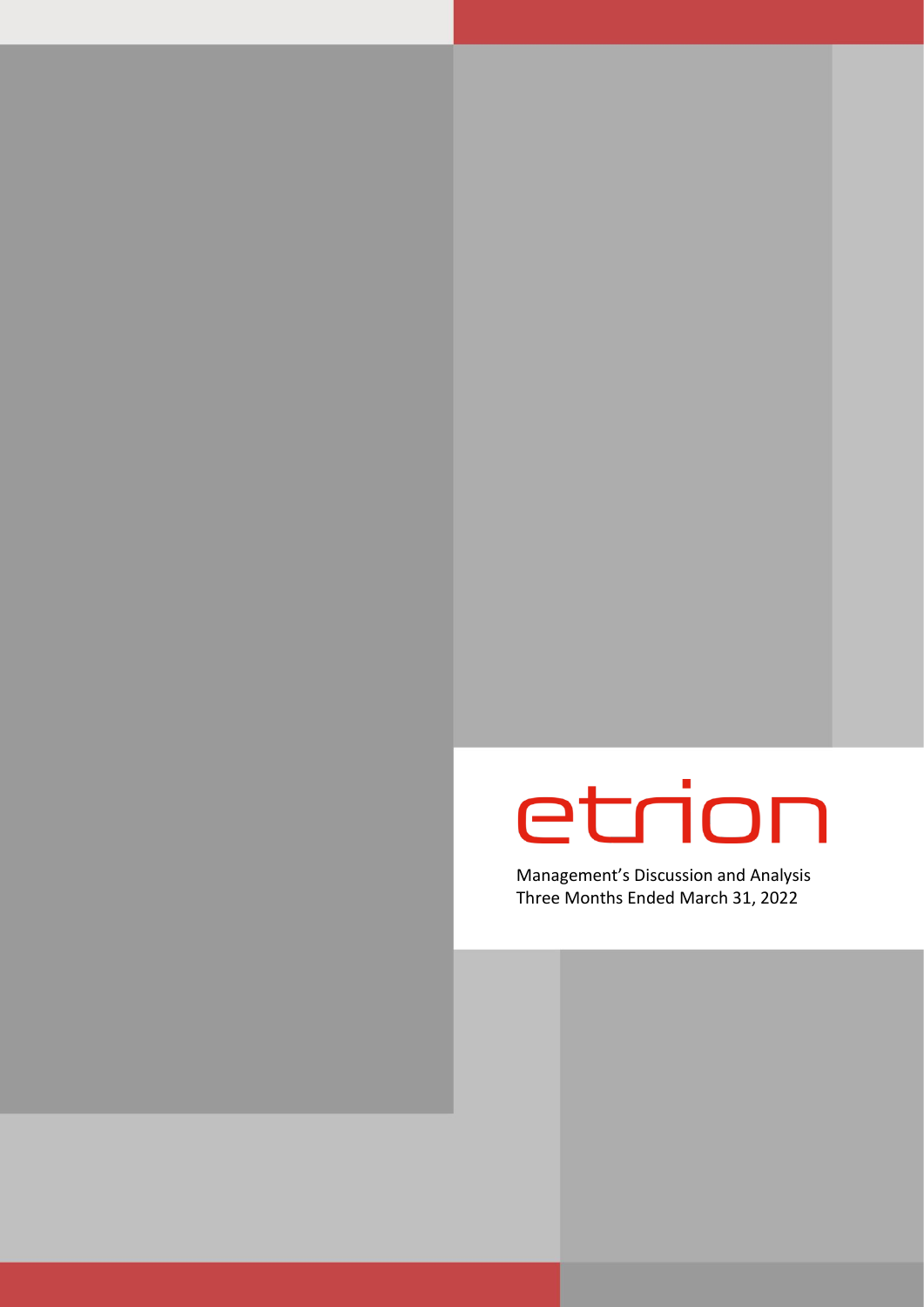### At a Glance **Etrion Corporation**

Etrion Corporation was created as a renewable energy development company. From our inception we have been committed to contributing to the diversification of the energy mix by leveraging the abundance of renewable resources to generate clean, reliable and cost-effective solar energy.

In 2021, Etrion sold all its operating and under construction solar parks in Japan to two different Japanese consortiums. Subject to the possibility of the Board identifying other potential business opportunities, the Company may deploy the remaining capital into a new venture or complete its windup activities and proceed with the dissolution within approximately 36 months after the sale of the Japanese assets. Any cash remaining at the completion of the windup activities and settlement of all liabilities of the Company will be distributed to shareholders.



For more information about our Company. take a look on our website at: www.etrion.com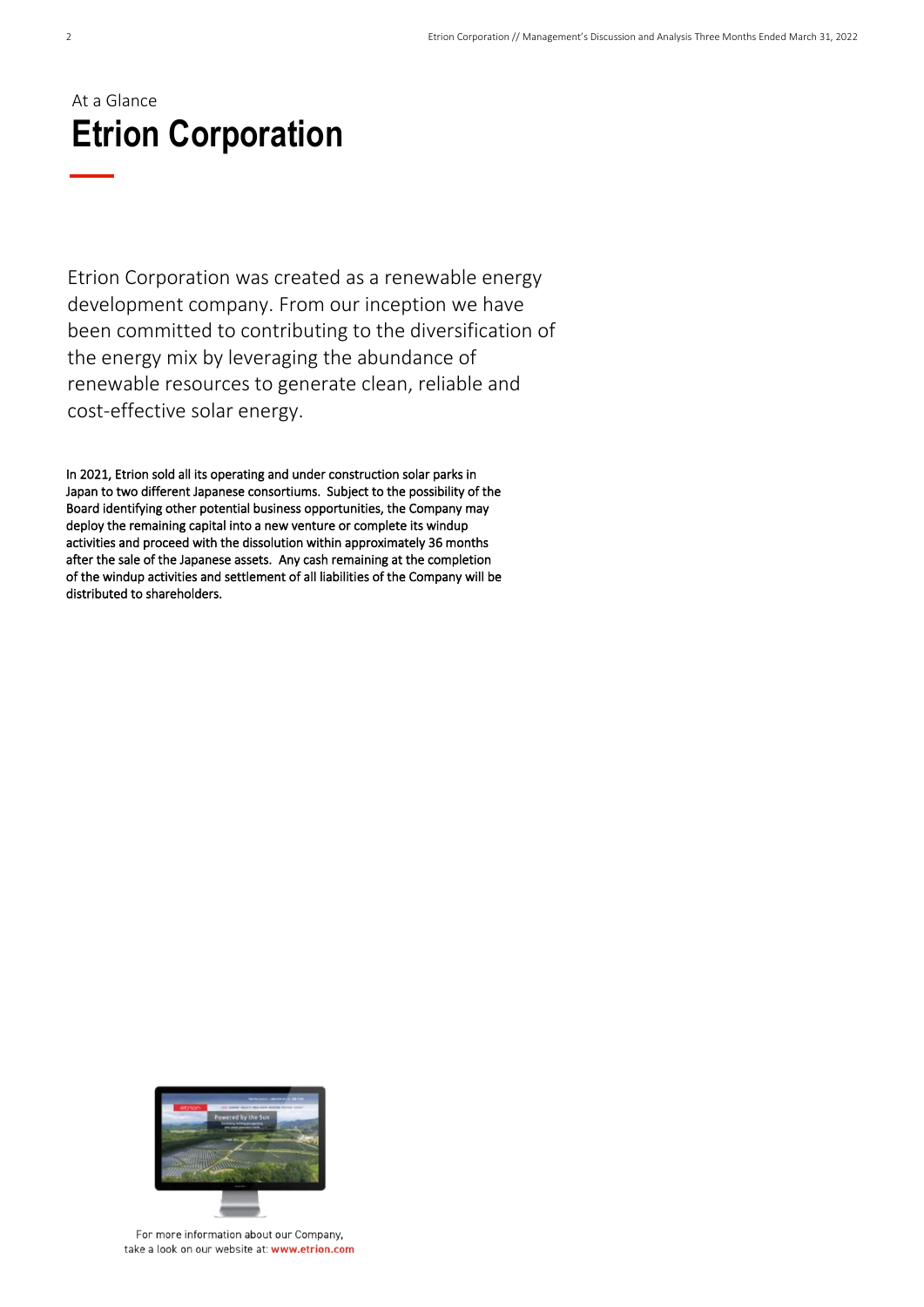### Contents **In this Report**

#### **Management's discussion and analysis**

| First quarter 2022 highlights    |    |  |
|----------------------------------|----|--|
| Operational highlights           | 6  |  |
| Financial highlights             | 6  |  |
| <b>Business review</b>           |    |  |
| <b>Business overview</b>         | 8  |  |
| <b>Financial review</b>          |    |  |
| <b>Financial results</b>         | 10 |  |
| Financial position               | 14 |  |
| Capital investments              | 14 |  |
| Critical accounting policies     |    |  |
| and estimates                    | 14 |  |
| Related parties                  | 15 |  |
| <b>Other disclosures</b>         |    |  |
| Risks and uncertainties          | 17 |  |
| Disclosure controls and internal |    |  |
| control over financial reporting | 17 |  |
| Cautionary statement regarding   |    |  |
| forward-looking information      | 17 |  |
| Additional information           | 17 |  |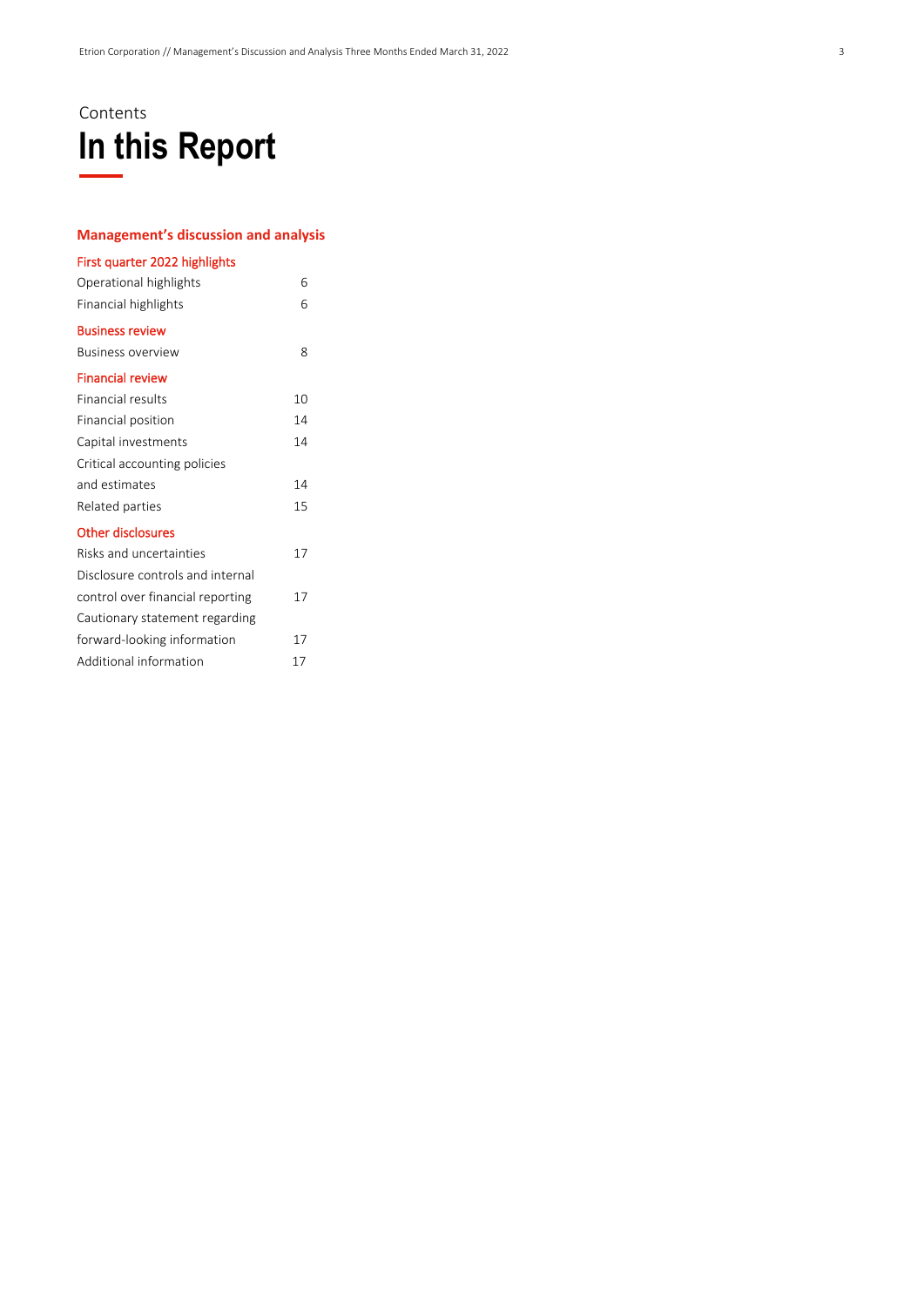#### Management's discussion and analysis

#### Management's discussion and analysis

This management's discussion and analysis ("MD&A") for Etrion Corporation ("Etrion" or the "Company" or, together with its subsidiaries, the "Group") is intended to provide an overview of the Group's operations, financial performance and a description of current and future business opportunities. This MD&A, prepared as of May 25, 2022, should be read in conjunction with the Company's condensed consolidated interim financial statements and accompanying notes for the three months ended March 31, 2022. Financial information is reported in both United States dollars ("\$" or "USD") and in Euros ("€") because the Company's previously outstanding corporate bonds were denominated in the latter currency. In addition, certain material financial information has also been reported in Japanese yen ("¥") because the Company has its main business activities in Japan. Exchange rates for the relevant currencies of the Group with respect to the \$ and the ¥ are as follows:

|                                | €/¥    | $\frac{1}{2}$ | €/\$  |
|--------------------------------|--------|---------------|-------|
| Closing rate at March 31, 2022 | 135.64 | 121.64        | 1 1 1 |
| Closing rate at March 31, 2021 | 129.92 | 110.74        | 1.17  |
| Three months average rate 2022 | 125.73 | 116.16        | 1 1 2 |
| Three months average rate 2021 | 127.19 | 106.35        | 1 21  |

#### Non-IFRS financial measures and forward-looking statements

The terms "adjusted net income (loss)", "earnings before interest, tax, depreciation and amortization" ("EBITDA"), "Adjusted EBITDA", "solar segments EBITDA" and "adjusted operating cash flow", used throughout this MD&A, are non-IFRS measures and therefore do not have standardized meanings prescribed by IFRS and may not be comparable to similar measures disclosed by other companies. The basis for calculation has not changed and has been applied consistently by the Company over all periods presented. Adjusted net income (loss) is a useful metric to quantify the Company's ability to generate cash before extraordinary and non-cash accounting transactions recognized in the financial statements (the most comparable IFRS measure is net income (loss) as reconciled on page 11). EBITDA, including solar segments EBITDA, is useful to analyze and compare profitability between companies and industries because it eliminates the effects of financing and certain accounting policy decisions, while Adjusted EBITDA is also useful because it excludes expenses that are expected to be non-recurring (the most comparable IFRS measure for both EBITDA and Adjusted EBITDA is net income (loss) as reconciled on page 11). In addition, adjusted operating cash flow is used by investors to compare cash flows from operating activities without the effects of certain volatile items that can positively or negatively affect changes in working capital and are viewed as not directly related to a company's operating performance (the most comparable IFRS measure is cash flow used in operations as reconciled on page 11). This MD&A contains forward-looking information based on the Company's current expectations, estimates, projections and assumptions. This information is subject to a number of risks and uncertainties, many of which are beyond the Company's control. Users of this information are cautioned that actual results may differ materially from the information contained herein. For information on material risk factors and assumptions underlying the forward-looking information, refer to the "Cautionary statement regarding forward-looking information" on page 18.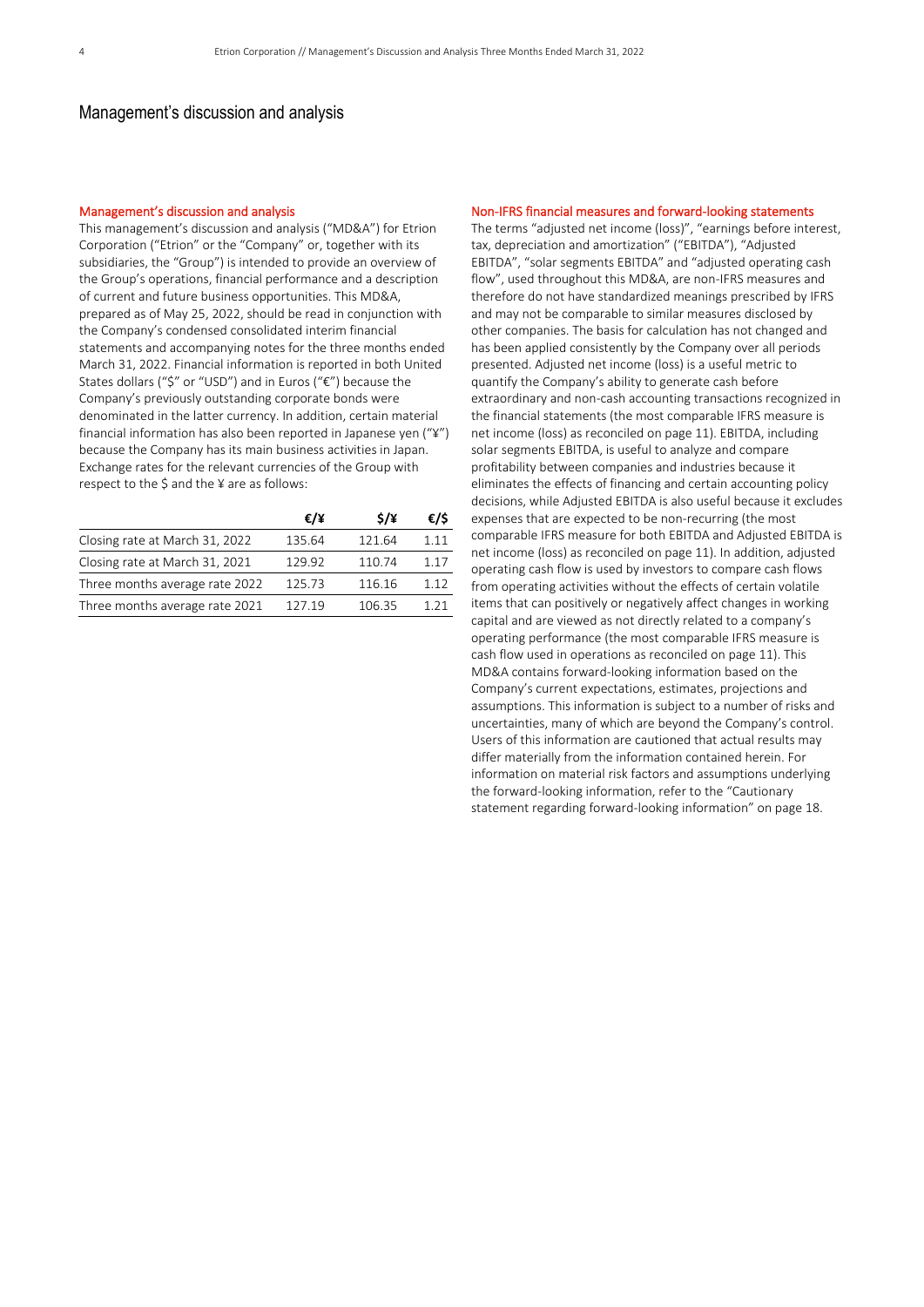## **FIRST QUARTER 2022 HIGHLIGHTS**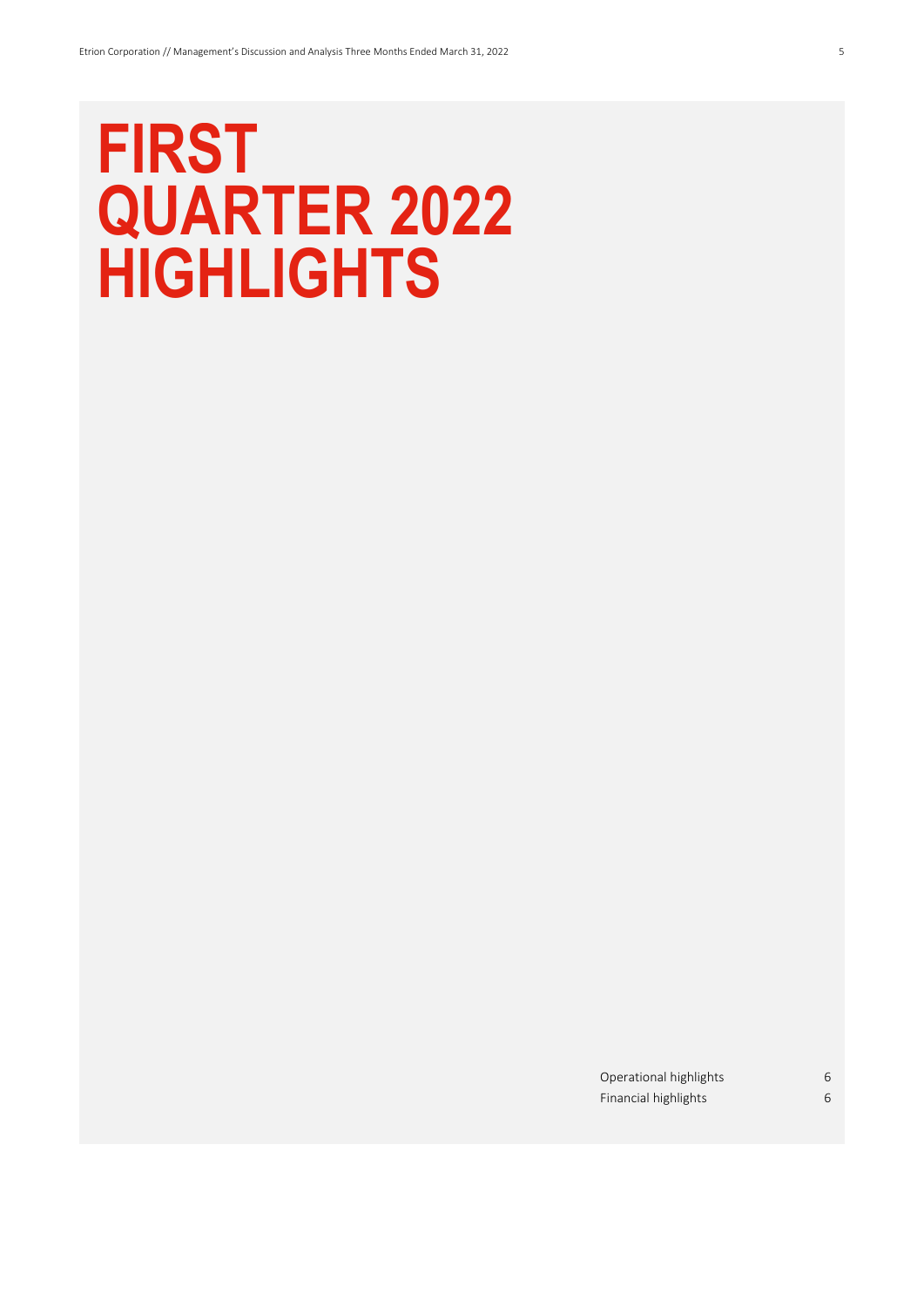### First quarter 2022 highlights

|                                                |                          | Three months ended  |  |  |  |
|------------------------------------------------|--------------------------|---------------------|--|--|--|
| USD thousands (unless otherwise stated)        | Q1-22                    | $Q1-21$             |  |  |  |
|                                                |                          |                     |  |  |  |
| Electricity production (MWh) <sup>1</sup>      |                          | 11,168              |  |  |  |
| Financial results from discontinued operations |                          |                     |  |  |  |
| Revenues                                       |                          | 3,944               |  |  |  |
| EBITDA                                         |                          | 2,761               |  |  |  |
| Net loss income                                | $\overline{\phantom{0}}$ | 923                 |  |  |  |
| Financial results from continuing operations   |                          |                     |  |  |  |
| EBITDA                                         | (815)                    | (1,782)             |  |  |  |
| Adjusted EBITDA                                | (790)                    | (1,649)             |  |  |  |
| Net loss                                       | (4,837)                  | (2, 453)            |  |  |  |
|                                                |                          |                     |  |  |  |
|                                                | March 31<br>2022         | December 31<br>2021 |  |  |  |
| <b>Balance sheet</b>                           |                          |                     |  |  |  |
| Total assets                                   | 18,614                   | 21,163              |  |  |  |
| Unrestricted cash                              | 18,096                   | 20,578              |  |  |  |
| Working capital                                | 17,116                   | 18,835              |  |  |  |

#### Operational highlights

• The Company sold all the solar assets in 2021 and is not developing any new project in the first quarter 2022.

#### Financial highlights

• Etrion closed the first quarter of 2022 with an unrestricted cash balance of \$18.1 million and positive working capital of \$17.1 million.

 $1$ MWh = Megawatt-hour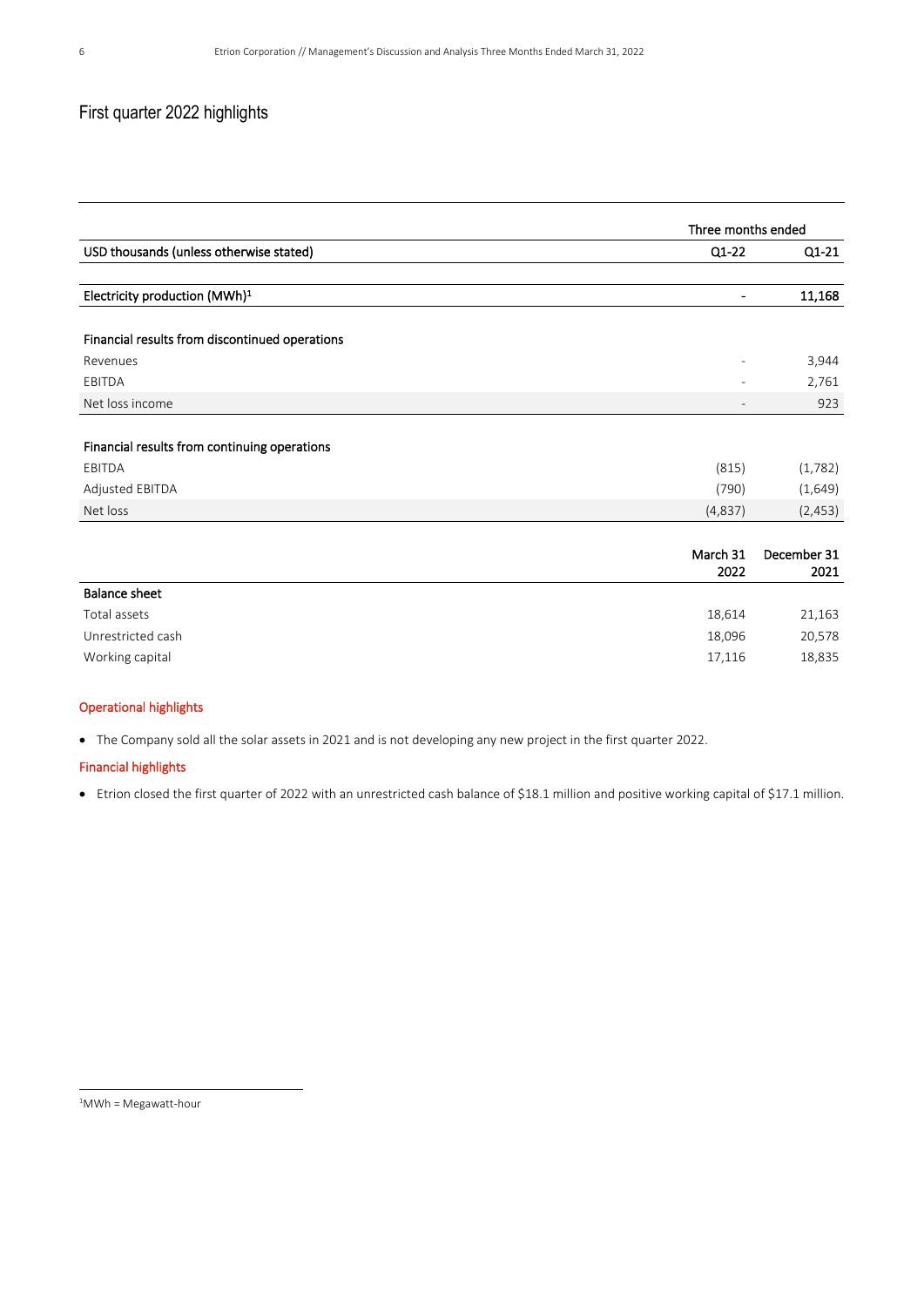# **BUSINESS REVIEW**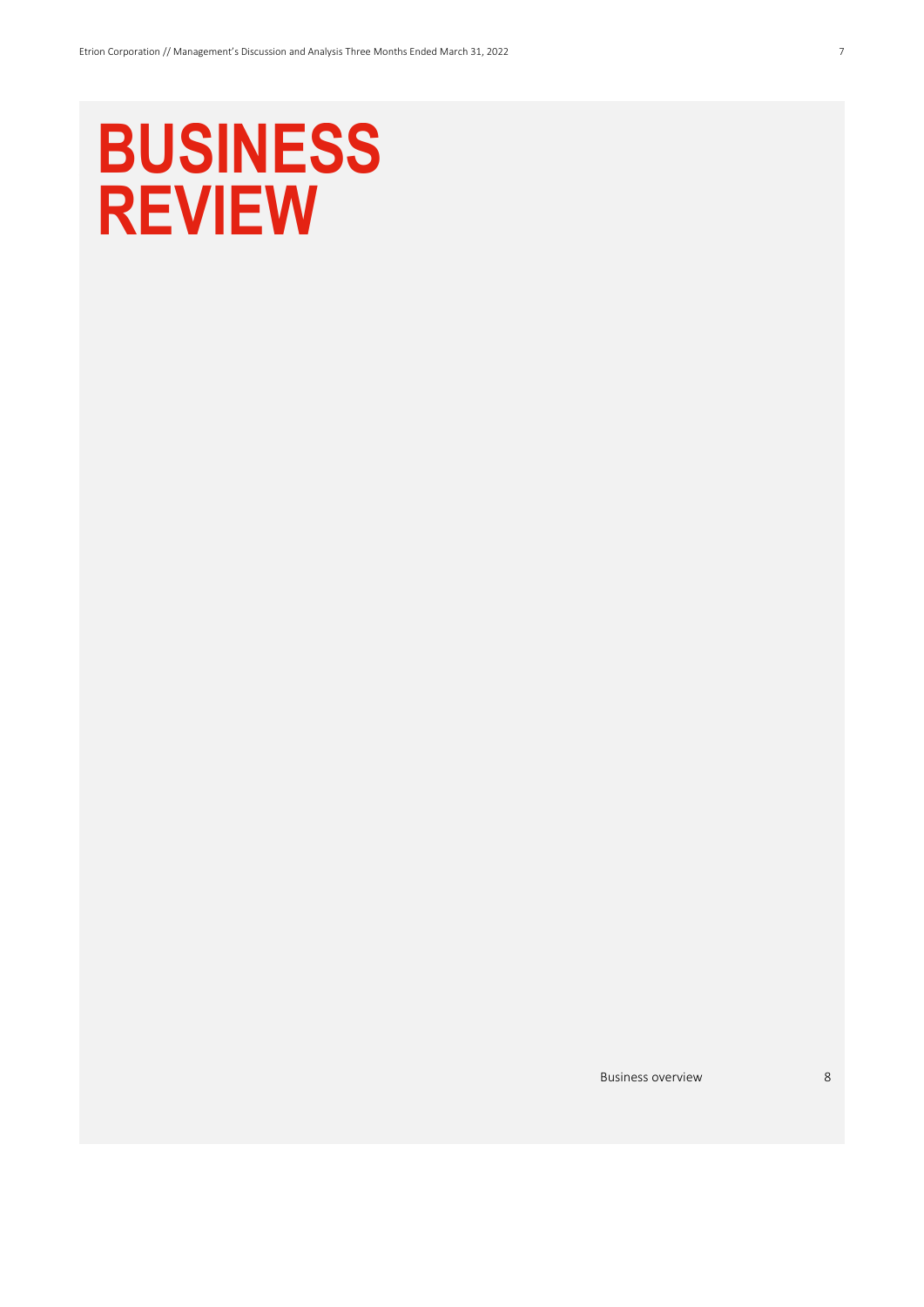#### Business review

#### Business overview

Etrion Corporation was created as an independent renewable energy developer. The Company operated 57 MW of installed solar capacity and 45 MW of solar projects under construction, all in Japan. Etrion's largest shareholder is the Lundin family, which owns approximately 36% of the Company's shares directly and through various trusts. Etrion is based in Geneva, Switzerland. As of the date of this MD&A, the Company has a total of 3 employees.

In 2021, Etrion sold all its operating and under construction solar parks in Japan to two different Japanese consortiums and therefore is no longer owning and operating any solar projects. On August 24, 2021, the Company distributed \$109.2 million to the shareholders as a return of capital, and the share capital was reduced accordingly.

Further to the sale of all of the Company's assets and the return of capital to shareholders, and in order to minimize the costs and management time associated with the listing of the Corporation's common shares on the Toronto Stock Exchange (the "TSX") and Nasdaq Stockholm stock exchange (the "Nasdaq"), the Company applied to voluntarily delist the common shares. Such delisting from the TSX became effective after the close of trading on September 17, 2021 and from the Nasdaq after the close of trading on January 4, 2022.

The Company plans to retain approximately CAD\$20 million in cash to address any potential warranty claims from the sale of its assets in Japan, corporate obligations, and potential claims as well as wind-up cost.

Subject to the possibility of the board of directors of identifying other potential business opportunities, the Company expects to complete its windup activities and proceed with the dissolution of the Company within approximately 36 months, although it is possible that the dissolution may be extended beyond that time. Any cash remaining at the completion of the windup activities and settlement of all liabilities of the Company will be distributed to shareholders.

#### Discontinued operations

In 2020, Etrion engaged Mitsubishi UFJ Morgan Stanley Securities Co., Ltd as financial advisor to assist with the sale of the Company's 57-megawatt operating solar portfolio and its 45-megawatt solar park under construction in Japan. The Company's 100% participation in the shares of the Japanese subsidiaries and the shareholder loan outstanding from these entities were both acquired by two consortiums for JPY16.0 billion (\$148.3 million) and JPY131 million (\$1.2 million), respectively.

The results of the Solar Japan discontinued operations for the period are presented below:

|                                        | Three months ended |          |
|----------------------------------------|--------------------|----------|
| USD thousands                          | Q1-22              | Q1-21    |
| Revenue                                |                    | 3,944    |
| Operating expenses                     |                    | (1, 135) |
| General and administrative<br>expenses |                    | (46)     |
| Other expense                          |                    | (2)      |
| <b>EBITDA</b>                          |                    | 2,761    |
| Depreciation and amortization          |                    |          |
| Finance costs                          |                    | (1,084)  |
| Income before income tax               |                    | 1,677    |
| Income tax expense                     |                    | (754)    |
| Net income discontinued<br>operations  |                    | 923      |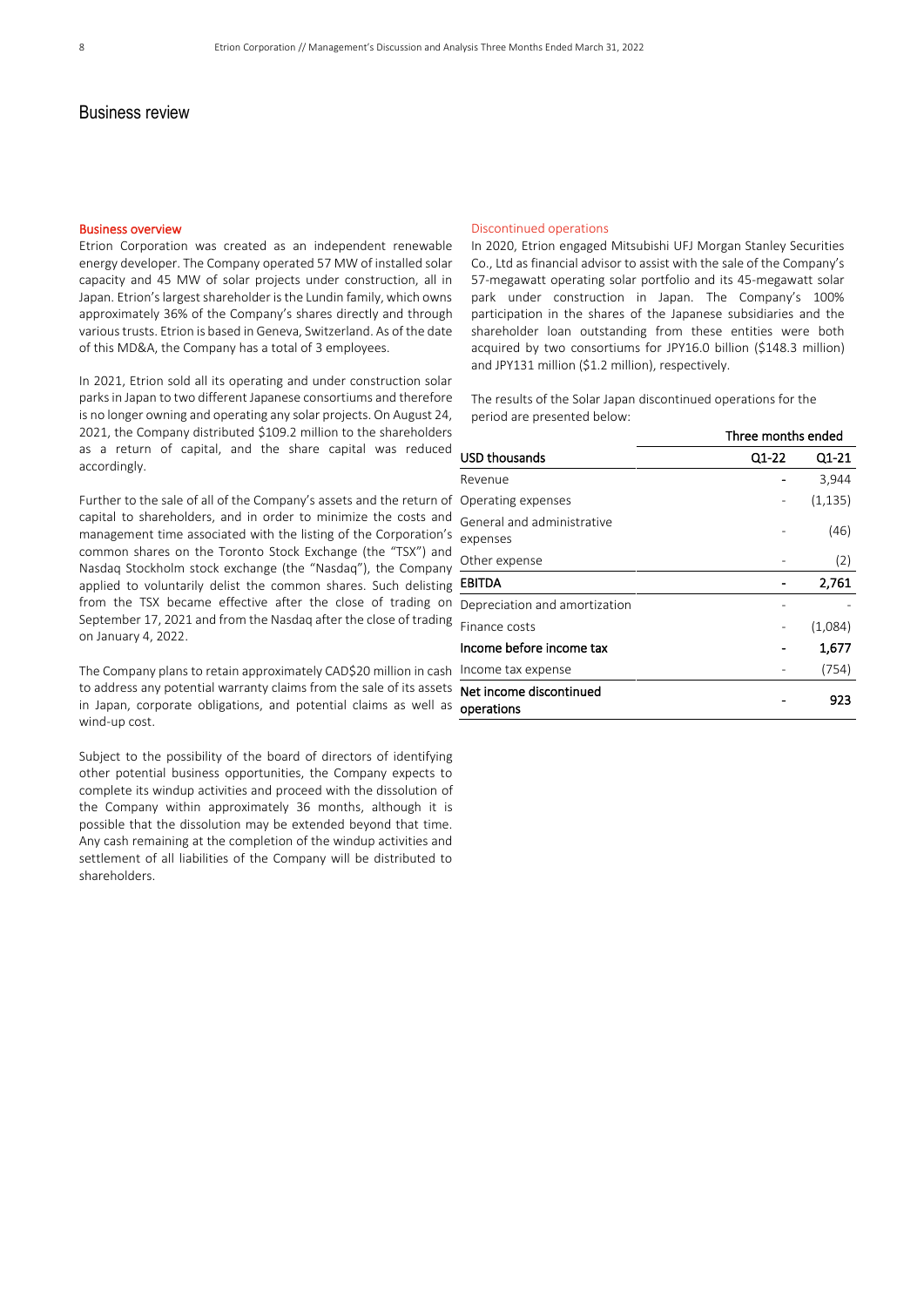## **FINANCIAL REVIEW**

| Financial results            | 10 |
|------------------------------|----|
| Financial position           | 14 |
| Capital investments          | 14 |
| Critical accounting policies |    |
| and estimates                | 14 |
| Related parties              | 15 |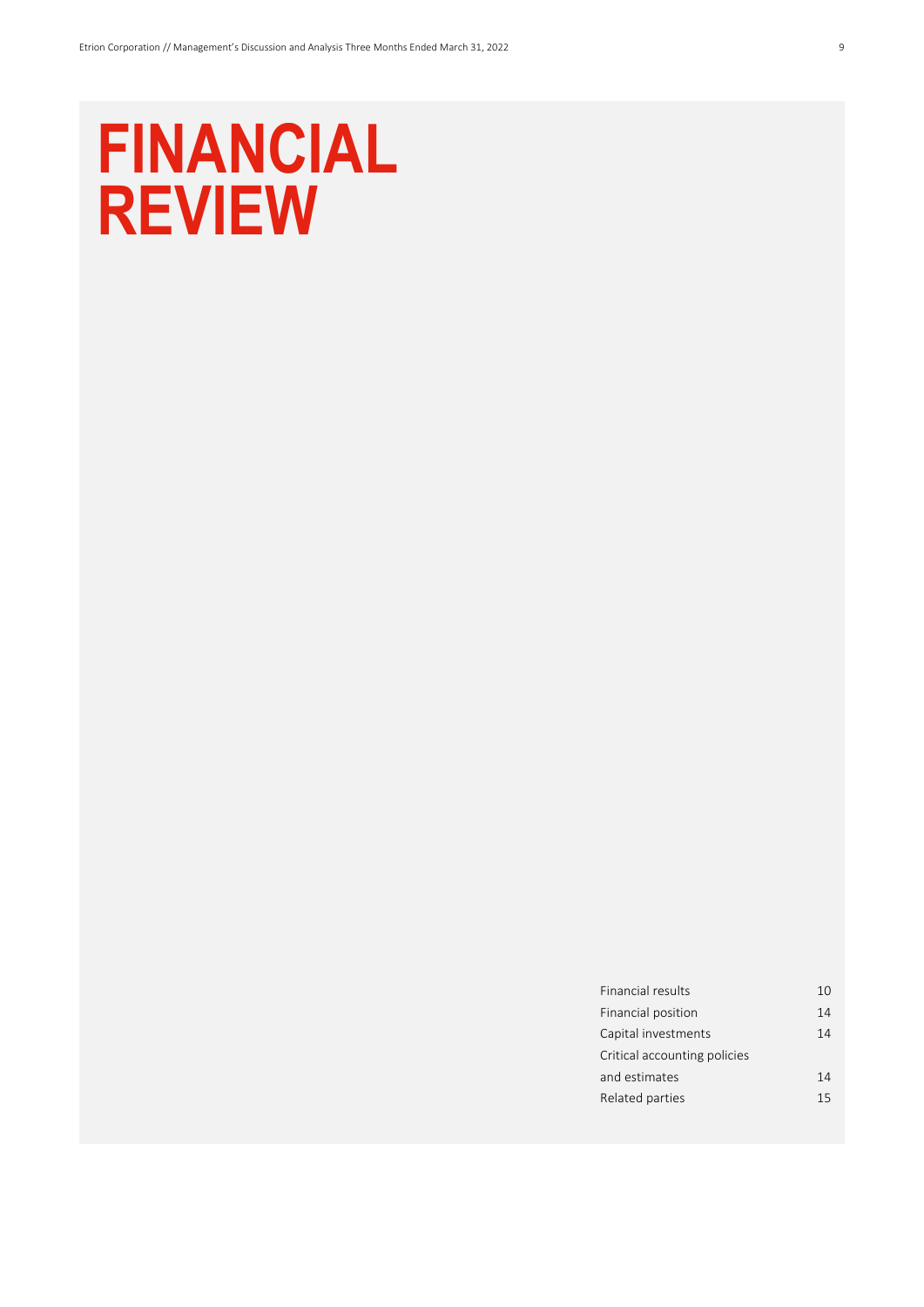#### Financial results

#### Selected financial information

During the three months ended March 31,2022, the Group's performance and results were impacted by the sale of all the solar projects. Selected IFRS consolidated financial information, is as follows:

|                                                             |                          | Three months ended |  |  |  |
|-------------------------------------------------------------|--------------------------|--------------------|--|--|--|
| USD thousands (except per share data)                       | Q1-22                    | $Q1-21$            |  |  |  |
| Revenue                                                     |                          |                    |  |  |  |
| Gross profit                                                |                          |                    |  |  |  |
| Net loss for the period from continuing operations          | (4,837)                  | (2, 453)           |  |  |  |
| Net income from discontinued operations                     | $\overline{\phantom{a}}$ | 923                |  |  |  |
| Net loss for the period                                     | (4,837)                  | (1,530)            |  |  |  |
| Net loss attributable to owners of Etrion                   | (4,837)                  | (1,530)            |  |  |  |
| Basic and diluted loss per share from continuing operations | \$(0.01)                 | \$(0.01)           |  |  |  |
| Basic and diluted loss per share for the period:            | \$(0.01)                 | \$(0.01)           |  |  |  |
| Net loss for the period from continuing operations          | (4,837)                  | (2, 453)           |  |  |  |
| Adjustments to net loss for:                                |                          |                    |  |  |  |

| Operating cash outflow from continuing operations | (1,745)                  | (3,367) |
|---------------------------------------------------|--------------------------|---------|
| Changes in working capital                        | (870)                    | (1,795) |
| Income tax paid                                   |                          | (83)    |
| Other expense, net                                | (25)                     | 131     |
| Net finance costs                                 | 3,951                    | 585     |
| Share-based payment (recovery) expense            |                          | 132     |
| Depreciation and amortization                     | $\overline{\phantom{a}}$ | 33      |
| Net income tax expense                            | 36                       | 83      |
|                                                   |                          |         |

Summarized consolidated balance sheet information, prepared in accordance with IFRS, is as follows:

|                          | March 31 | December 31 |
|--------------------------|----------|-------------|
| USD thousands            | 2022     | 2021        |
| Non-current assets       | 43       | 44          |
| Current assets           | 18,570   | 21,119      |
| <b>Total assets</b>      | 18,614   | 21,163      |
| Non-current liabilities  | 1,402    | 1,422       |
| Current liabilities      | 1,454    | 2,284       |
| <b>Total liabilities</b> | 2,856    | 3,706       |
| Net assets               | 18,614   | 17,457      |

#### Segment information

In 2022, there is no longer segment reporting information, following the completion of the Company's only segment (Solar Japan) in 2021. The segment was classified as discontinued operations since September 2020.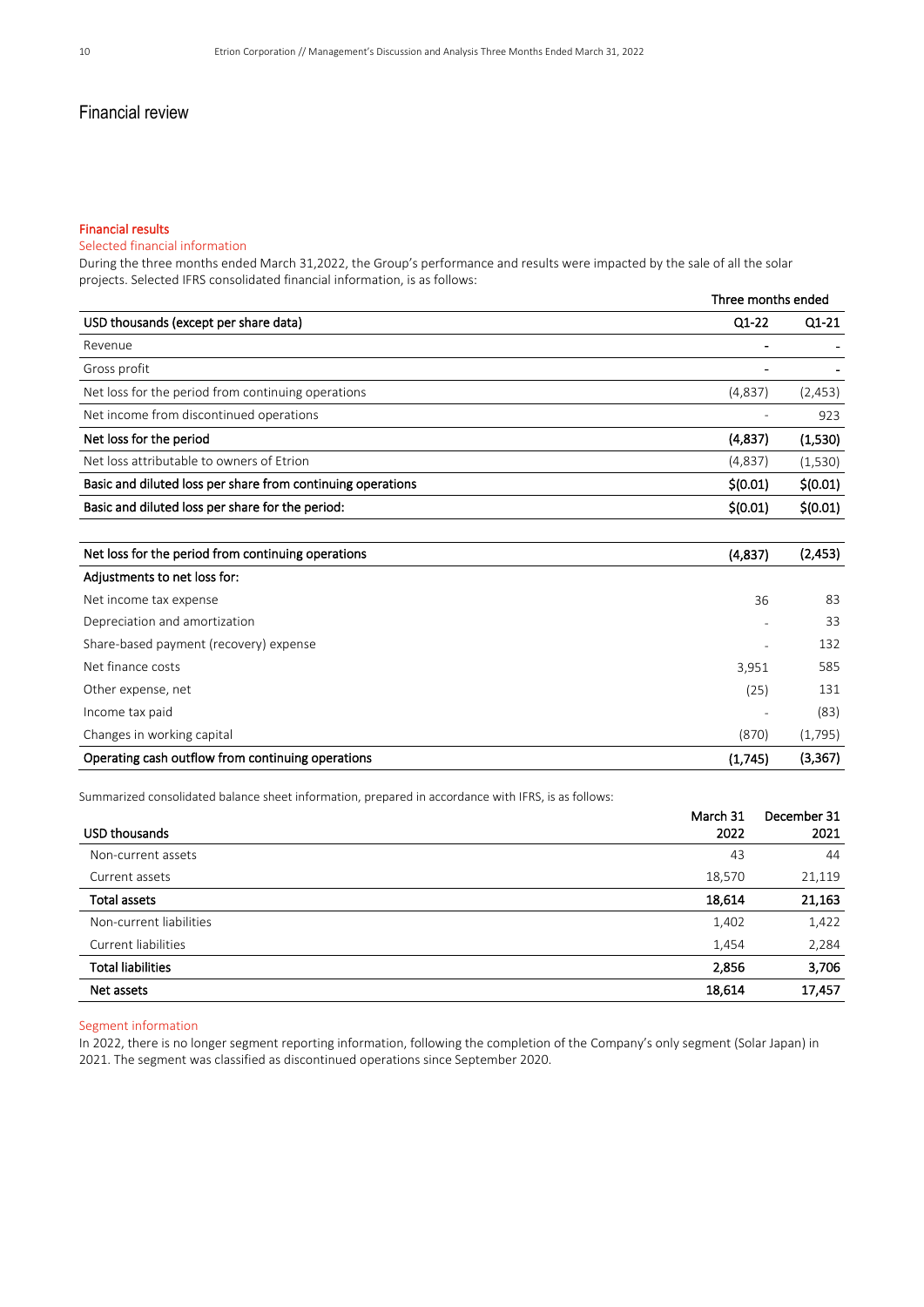Continued

#### Non-GAAP performance measures

| Reconciliation of adjusted net loss to net loss                         | Three months ended |          |
|-------------------------------------------------------------------------|--------------------|----------|
| <b>USD thousands</b>                                                    | $Q1-22$            | $Q1-21$  |
| Net loss income from continuing operations                              | (4,837)            | (2, 453) |
| Adjustments for non-recurring and non-cash items:                       |                    |          |
| VAT write-off                                                           |                    | 133      |
| Depreciation and amortization                                           |                    | 33       |
| Share-based payment expense                                             |                    | 132      |
| Adjusted net loss                                                       | (4,837)            | (2, 155) |
| Reconciliation of adjusted operating cash flows to operating cash flows | Three months ended |          |
| <b>USD thousands</b>                                                    | $Q1-22$            | $Q1-21$  |
| Operating cash outflow from continuing operations                       | (1,745)            | (3, 367) |
| - Changes in working capital                                            | 870                | 1,795    |
| - Income tax paid                                                       | 36                 | 83       |
| Adjusted operating cash outflow from continuing operations              | (839)              | (1,489)  |
|                                                                         |                    |          |
| Reconciliation of continuing operations Adjusted EBITDA to EBITDA       | Three months ended |          |
| <b>USD thousands</b>                                                    | $Q1-22$            | Q1-21    |
| Net loss from continuing operations                                     | (4,837)            | (2, 453) |
| Adjustments for:                                                        |                    |          |
| Net income tax expense                                                  | 36                 | 83       |
| Net finance costs                                                       | 3,986              | 555      |
| Depreciation and amortization                                           |                    | 33       |
| <b>EBITDA</b>                                                           | (815)              | (1,782)  |

| Adjustment for non-recurring items:        |       |         |
|--------------------------------------------|-------|---------|
| VAT write-off and other                    |       |         |
| Adjusted EBITDA from continuing operations | (790) | (1.649) |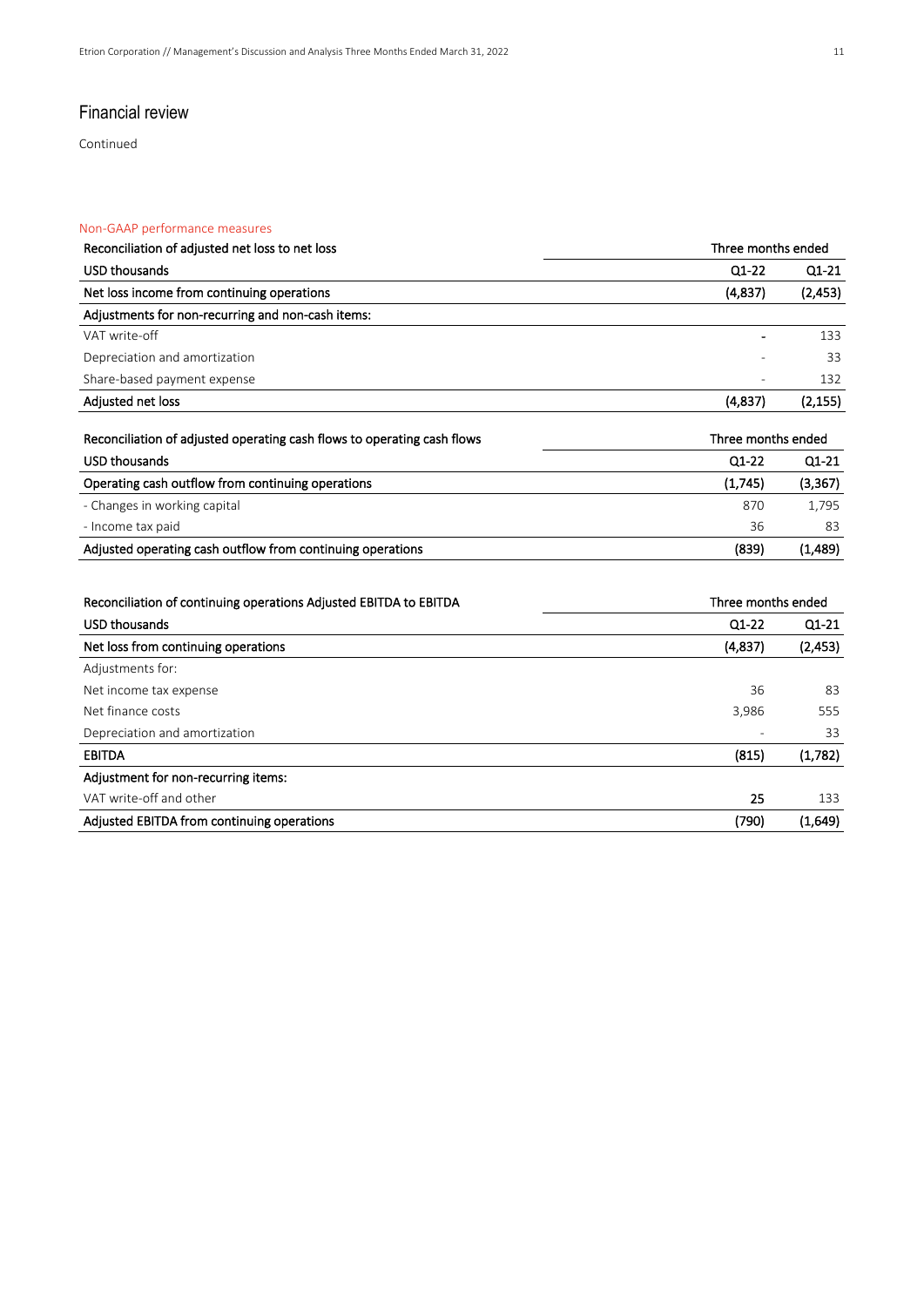Continued

#### Quarterly selected financial information

Selected consolidated financial information, prepared in accordance with IFRS, is as follows:

| USD thousands (except per share data)                                            | Q1-22          | Q4-21    | $Q3-21$  | $Q2-21$                       | Q1-21                                 | Q4-20                         | Q3-20  | Q2-20  |
|----------------------------------------------------------------------------------|----------------|----------|----------|-------------------------------|---------------------------------------|-------------------------------|--------|--------|
| Revenue                                                                          | $\blacksquare$ |          | 246      | 6.710                         | 3,944                                 | 3,932                         | 6,011  | 7.130  |
| Japan                                                                            |                | ۰        | 246      | 6.710                         | 3,944                                 | 3,932                         | 6,011  | 7.130  |
| Net income (loss)                                                                | (4,837)        | (2,485)  |          | 6,175 101,102 (1,530) (4,477) |                                       |                               | 28.030 | 1,611  |
| Net (loss) income from continuing operations attributable to<br>owners of Etrion | (4.837)        | (3.795)  | (2,541)  |                               |                                       | $(1,977)$ $(2,453)$ $(4,263)$ | 26.818 | 1,611  |
| Net income (loss) attributable to owners of Etrion                               | (4,837)        | 1.310    |          | 6,175 101,102 (1,530) (4,477) |                                       |                               | 28.030 | 1,611  |
| Basic and diluted (loss) earnings per share:                                     |                |          |          |                               |                                       |                               |        |        |
| From continuing operations attributable to owners of Etrion                      | S(0.01)        | \$(0.01) | \$(0.01) |                               | $\zeta(0.00) \zeta(0.00) \zeta(0.01)$ |                               | \$0.08 | \$0.00 |

In 2022, the Company is no longer producing electricity and generating revenue, following the sale of all solar assets in 2021. The Group's condensed consolidated interim financial statements are presented in \$, which is the Group's presentation currency. The Company's functional currency is the ¥. The condensed consolidated interim financial statements have been prepared in accordance with IFRS.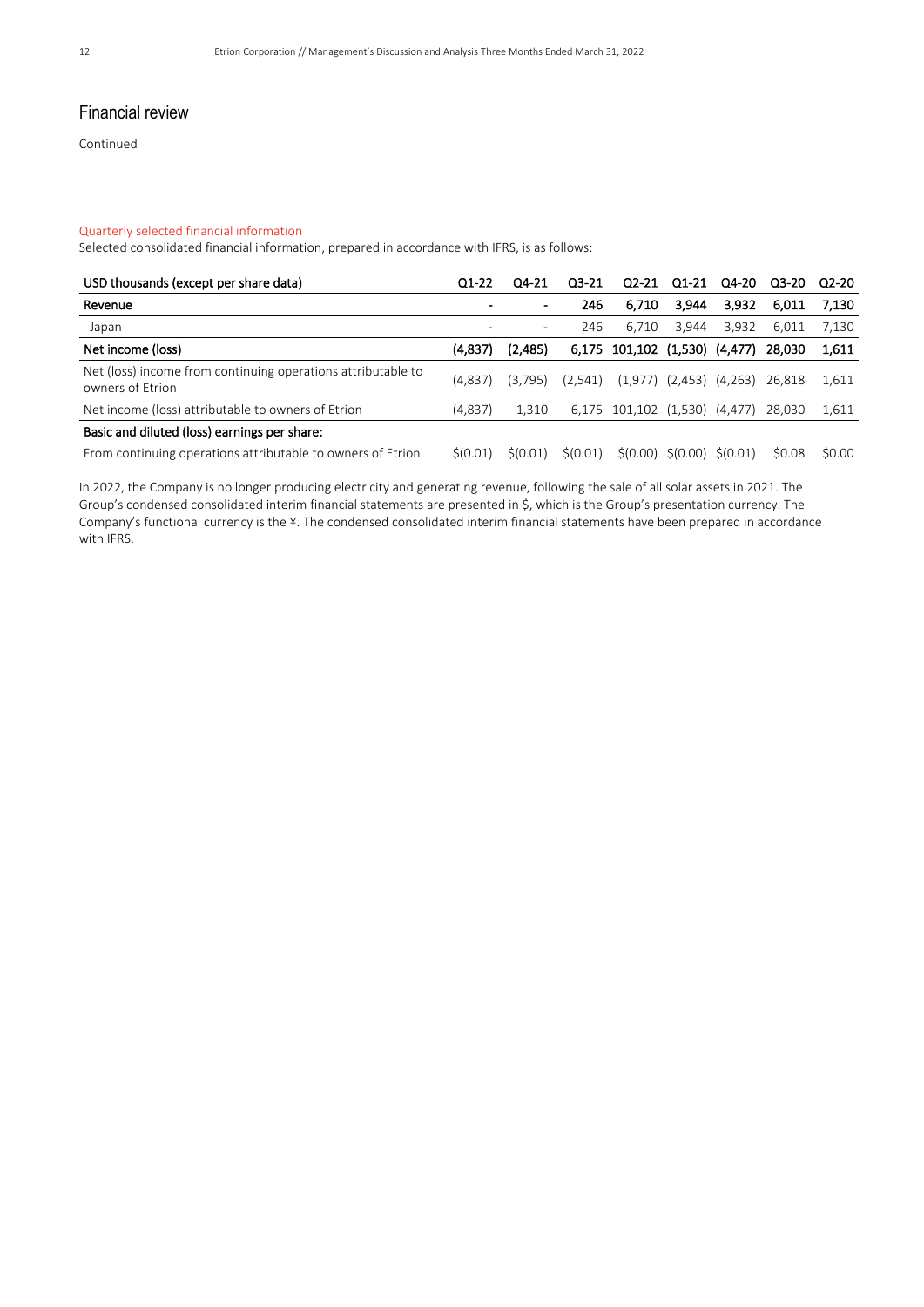Continued

#### General and administrative expenses

| Net finance costs |  |
|-------------------|--|
|                   |  |

|                                            | Three months<br>ended |       |
|--------------------------------------------|-----------------------|-------|
| <b>USD thousands</b>                       | Q1-22                 | Q1-21 |
| Salaries and benefits                      | 405                   | 509   |
| Board of Directors' fees                   | 20                    | 29    |
| Share-based payments                       |                       | 132   |
| Professional fees                          | 171                   | 534   |
| Disposal expenses assets-<br>held for sale |                       | 278   |
| Listing and marketing                      | 18                    | 48    |
| Depreciation and<br>amortization           |                       | 33    |
| Office lease                               | 30                    | 56    |
| Office, travel and other                   | 146                   | 63    |
| Total G&A                                  | 790                   | 1,682 |

During the three months ended March 31, 2022, general and administrative expenses decreased by \$0.9 million (53%), compared with the same period in 2021 due to the reduced activity of the corporation after the sale of Japanese assets.

#### Other expense, net

|                          | Three months<br>ended |             |  |
|--------------------------|-----------------------|-------------|--|
| USD thousands            |                       | Q1-22 Q1-21 |  |
| Other                    | 25.                   | 133.        |  |
| Total other expense, net | 25                    | 133         |  |

During the three months ended March 31, 2021, the Company recognized a \$0.1 million write-off of unrecoverable VAT from one of its Japanese subsidiaries.

|                                       | Three months<br>ended |           |
|---------------------------------------|-----------------------|-----------|
| <b>USD thousands</b>                  | Q1-22                 | $Q1 - 21$ |
| Interest expense on<br>corporate bond |                       | 64        |
| Loss on call option                   |                       | 117       |
| Loss on debt extinguishment           |                       | 435       |
| Foreign exchange gain                 | 3,951                 | (102)     |
| Other finance costs, net              | 35                    | 41        |
| Net finance cost                      | 3,986                 | 555       |

During the three months ended March 31, 2021, the Group recognized an unrealized foreign exchange loss of \$3.9 million associated with intercompany loans with the subsidiary in Luxembourg denominated in Euros. The Group had a fixed rate corporate bonds which was fully repaid on January 7, 2021.During the three months ended March 31, 2021, the Group recognized a finance cost of \$0.4 million together with a loss on call option of \$0.1 million associated with the redemption of the corporate bond.

#### Income tax expense

|                      |         | Three months ended |  |
|----------------------|---------|--------------------|--|
| USD thousands        | $Q1-22$ | Q1-21              |  |
| Corporate income tax |         |                    |  |
| expense              | (36)    | (83)               |  |
| Total income tax     |         |                    |  |
| expense              | (36)    | (83)               |  |
|                      |         |                    |  |

During the three months ended March 31, 2021, the Group recognized an income tax expense of \$36,000 thousand (2021: \$0.1 million) associated with its management services subsidiaries.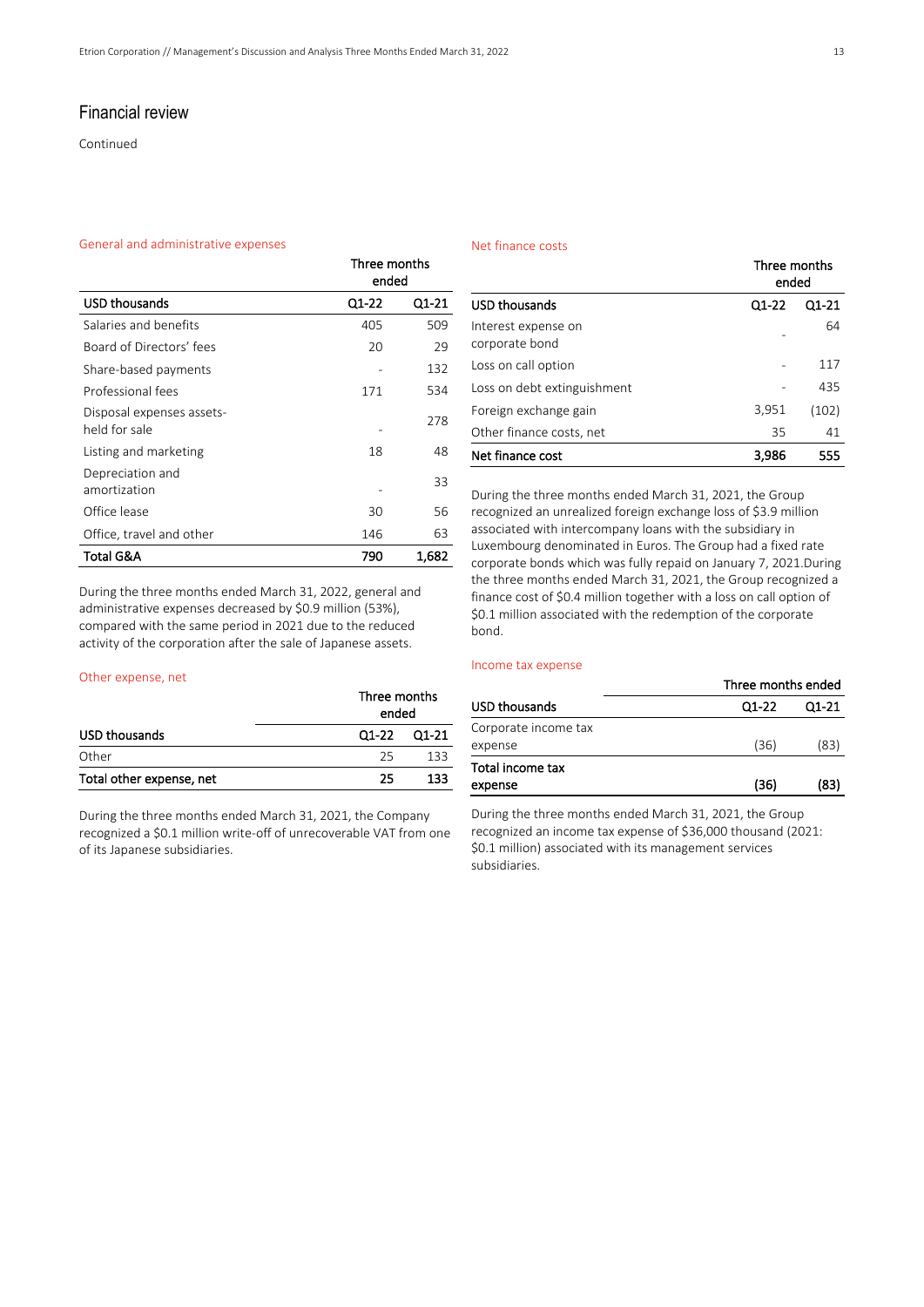Continued

#### Financial position

Liquidity and financing

#### Cash position

|                                 |        | March 31 December 31 |
|---------------------------------|--------|----------------------|
| <b>USD thousands</b>            | 2022   | 2021                 |
| Cash and cash equivalents:      |        |                      |
| Unrestricted at parent level    | 18,096 | 20,578               |
| Total cash and cash equivalents | 18,096 | 20,578               |

#### Unrestricted cash analysis

The Group's cash and cash equivalents at March 31, 2022, included unrestricted cash of \$18.1 million. The Company's management is confident that the Group will be able to fund its working capital requirements for at least 12 months from the date of these consolidated financial statements.

#### Working capital

At the date of this MD&A, the Group had no more contractual obligations in regards of project loans and O&M contracts. The only obligations pertain to the trade payables amounting of \$1.5 million as of March 31, 2022 and due within one year.

#### Net equity

During the three months ended March 31, 2022, total equity attributable to owners of the Company decreased by \$1.7 million from a net asset position of \$17.5 million at December 31, 2021, to a net asset position of \$15.8 million at March 31, 2022. During the period the company recognized a net loss of \$1.7 million.

#### *Outstanding share data*

At the date of this MD&A, the Company had 334,094,324 common shares (March 11, 2022: 334,094,324). The Company maintains the Restricted Share Unit Plan (the "Plan") pursuant to which employees, consultants, directors, and officers of the Group may be awarded RSUs.

On June 22, 2021, following the completion of the sale of the majority of the Company's Japanese assets, the outstanding RSU grants met the accelerating vesting conditions. Therefore, as of June 22, 2021, all outstanding RSUs have been fully expensed. Consequently, the original treatment was modified from equitysettled to cash-settled, and the board of directors approved the fair value of \$0.327 per RSU at the date of modification. The fair value was measured by reference to the Company's share price at the date of the modification.

On August 24, 2021, the Company distributed \$0.327 per share to the shareholders as a return of capital for a total amount of \$109.2 million, and the share capital was reduced accordingly. The Company also distributed \$0.327 per RSU to the holders of the RSUs for a total amount of \$5.0 million. The holders of the RSUs will be entitled to additional payments in the event that further

distributions of net proceeds from the sale of the Company's assets and/or certain tax refunds are made to shareholders. As of December 31, 2021, the number of Company's outstanding RSUs is 15,300,000.

#### *Off-balance sheet arrangements*

The Group had no off-balance sheet arrangements at March 31, 2022, and December 31, 2021.

#### Capital investments

Following the completion of the sale of its Japanese solar assets, the Group has no required capital investments.

#### Critical accounting policies and estimates

In connection with the preparation of the Company's condensed interim consolidated financial statements, the Company's management has made assumptions and estimates about future events and applied judgments that affect the reported values of assets, liabilities, revenues, expenses and related disclosures. These assumptions, estimates and judgments are based on historical experience, current trends and other factors that the Company's management believes to be relevant at the time the consolidated financial statements are prepared. On a regular basis, the Company's management reviews the accounting policies, assumptions, estimates and judgments to ensure that the consolidated financial statements are presented fairly in accordance with IFRS. However, because future events and their effects cannot be determined with certainty, actual results could differ from these assumptions and estimates, and such differences could be material.

There has been no change to the critical accounting estimates and assumptions used in the preparation of the Company's condensed consolidated interim financial statements for the three months ended March 31, 2022, from those disclosed in the notes to the Company's consolidated financial statements for the year ended December 31, 2021.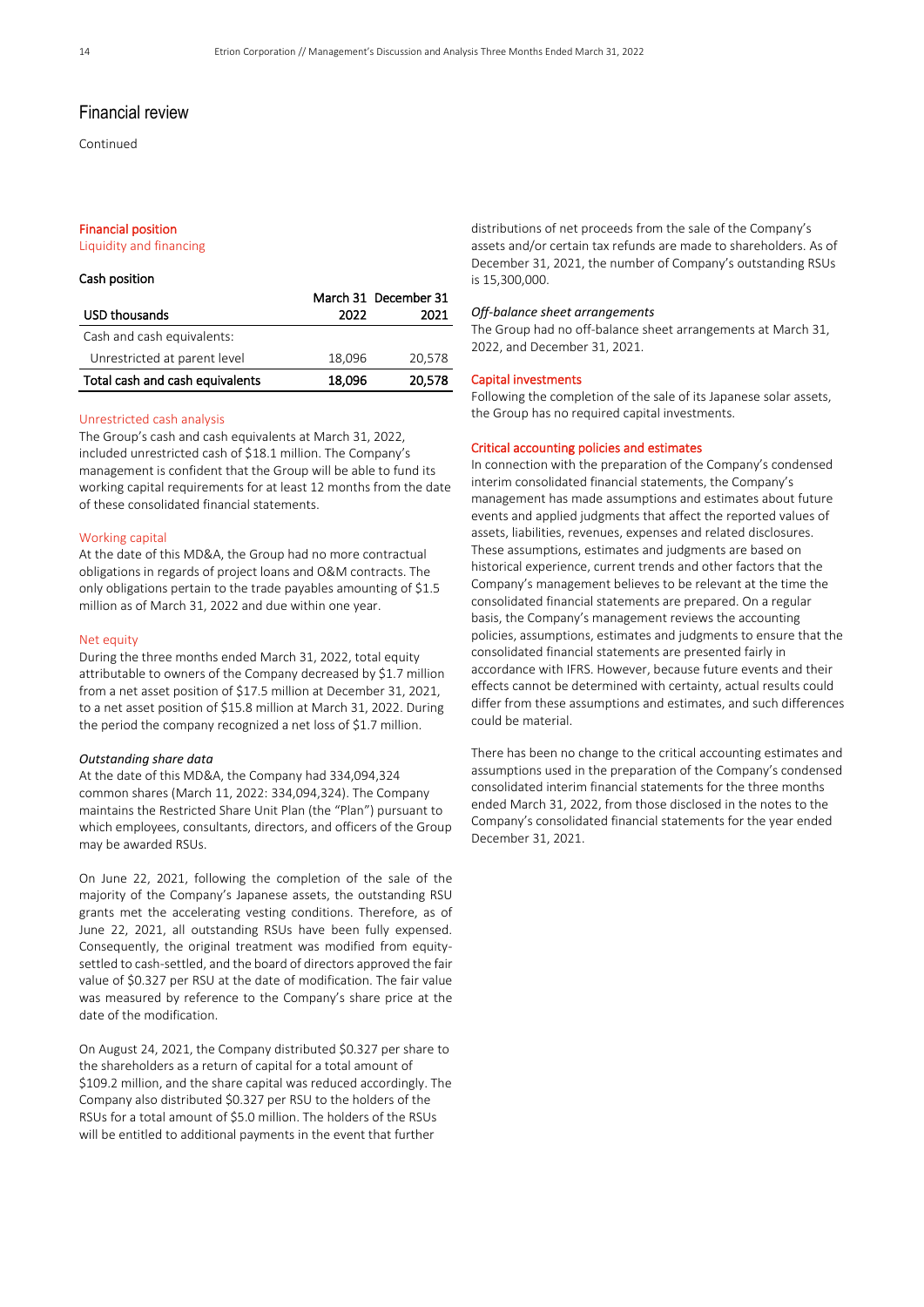Continued

#### Contingencies

On August 10, 2015, the Group received a litigation notice from a former employee alleging unreconciled labor-related differences. The Company's Directors believe the claim is without merit, and the Group intends to vigorously defend itself. Given the current stage of the legal process, the Company is unable to make a reliable estimate of the financial effects of the litigation.

#### Related parties

For the purposes of preparing the Company's condensed interim consolidated financial statements, parties are considered to be related if one party has the ability to control the other party, or if one party can exercise significant influence over the other party in making financial and operational decisions. The Company's major shareholder is the Lundin family, which collectively owns directly and through various investment trusts approximately 36% of the Company's common shares. All related party transactions are made on terms equivalent to those made on an arm's length basis. The related party transactions disclosed in the notes to the Company's condensed consolidated interim financial statements for the three months ended March 31, 2022, are summarized below.

#### Related party transactions

#### Lundin Energy AB

The Group receives professional services from Lundin Energy AB, for market and investor relation activities in Sweden and general and administrative expenses, respectively. During the three months ended March 31, 2022, the Group incurred general and administrative expenses of \$2 thousand (2021: \$1 thousand) from Lundin Energy AB. At March 31, 2022, the Group owed no (December 31, 2021: nil) amounts in relation to these expenses.

#### Lundin SA

During the three months ended March 31, 2022, the Group recognized expenses of \$ nil (2021: \$30 thousand) under the service agreement with Lundin SA to make available fully staffed and equipped premises to serve members of its Board of Directors. The contract is renewed automatically, unless terminated by either party.

#### Key management personnel

Key management personnel are those persons having authority and responsibility for planning, directing and controlling the activities of the Group, directly or indirectly. The key management of the Group include members of the Board of Directors, the Chief Executive Officer, Marco A. Northland and the Chief Financial Officer, Christian Lacueva.

During the three ended March 31, 2022, the Group recognized within general and administrative expenses, \$0.2 million (2021: \$0.7 million) associated with the remuneration of key management personnel, related to salaries and short-term benefits, pension costs, fees paid to the Board of Directors and share-based payment expenses. At March, 2022, the Company recognised an amount of \$0.5 million payable to the entitled employees under the RSUs plan.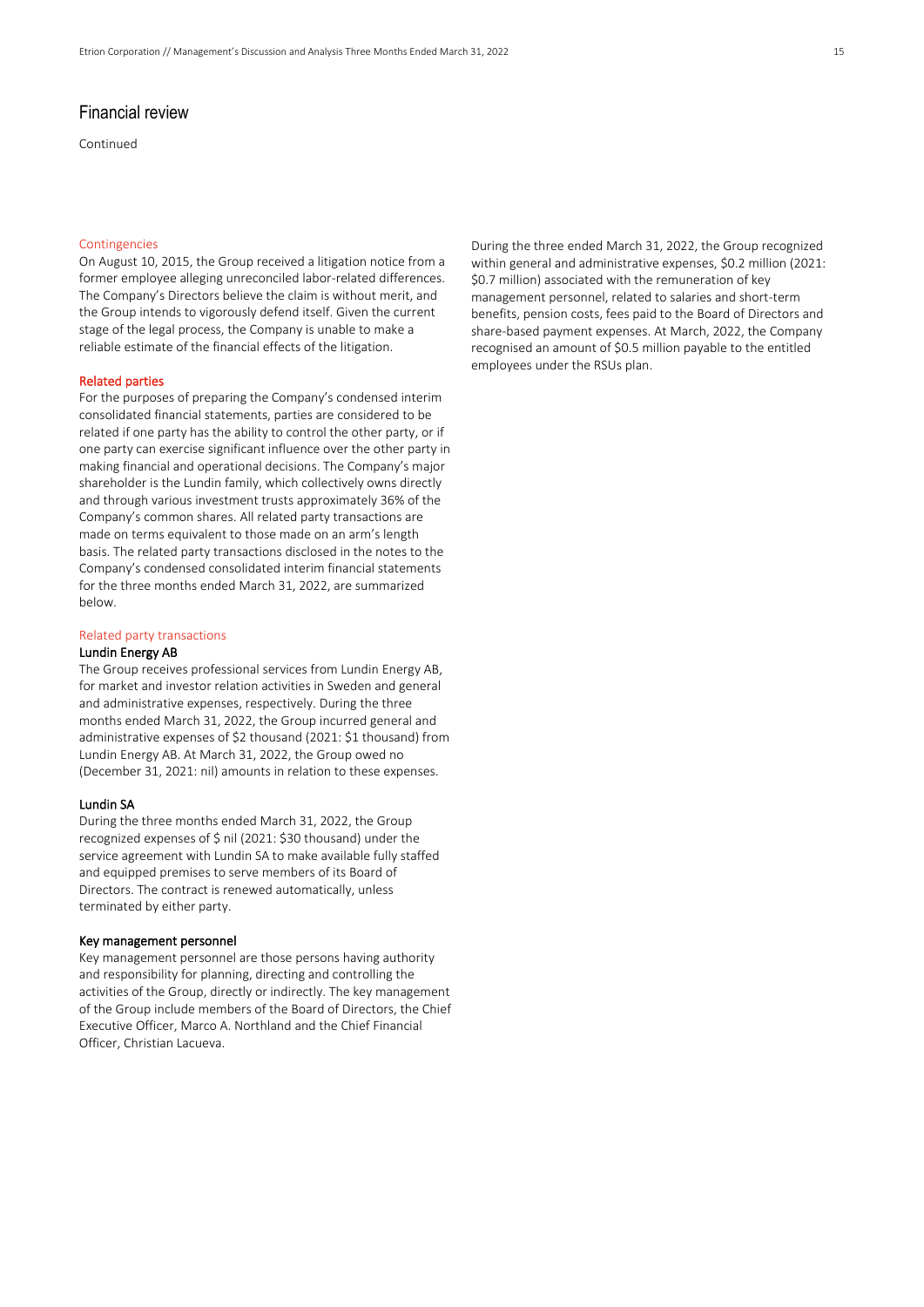# **OTHER DISCLOSURES**

| Risks and uncertainties          | 17 |
|----------------------------------|----|
| Disclosure controls and internal |    |
| control over financial reporting | 17 |
| Cautionary statement regarding   |    |
| forward-looking information      | 17 |
| Additional information           |    |